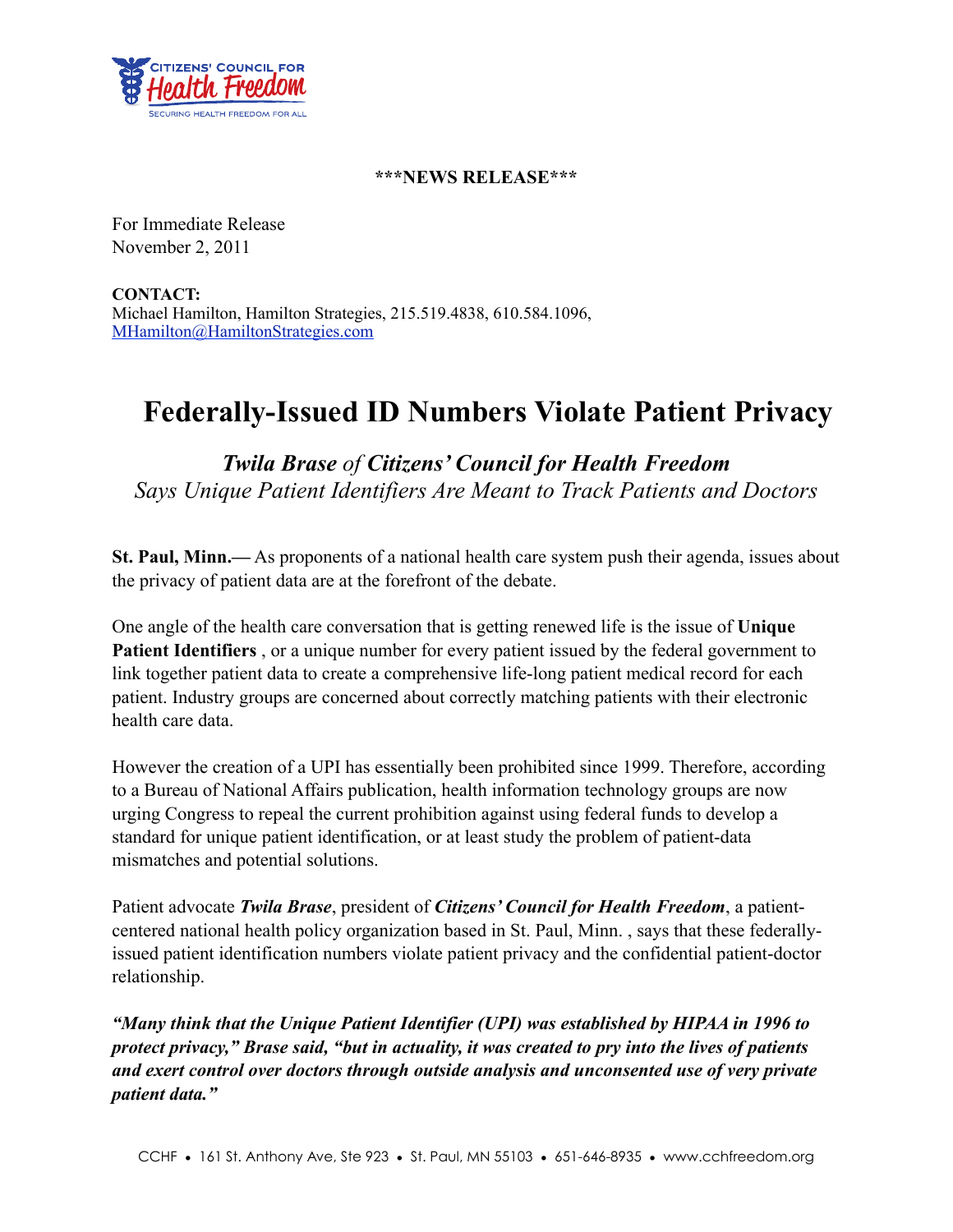Brase testified in Chicago at the only hearing thus far on the UPIs in 1998. Covered by the *New York Times* back then, the issue is gaining steam again, as proponents want to create a unique number for every individual that will attempt to bring all of a person's medical records together through the proposed National Health Information Network.

*"The Citizens' Council for Health Freedom has opposed the National Health Information Network since Day One," Brase said. "President Bush Executive Ordered it in April 2004, and President Obama gave it about \$23 billion dollars through the American Recovery and Reinvestment Act, which calls for doctor and hospitals to have interoperable electronic medical records by 2015 or have their Medicare payments reduced. The data will be used to monitor patients, track physician compliance with government-issued treatment protocols and financially penalize the non-compliant."*

The controversial initiative, Brase added, is also an intrusive and unconstitutional interference in the patient-doctor relationship.

## *"On Fourth Amendment grounds alone the National Health Information Network and Unique Patient Identifiers ought to be illegal," the patient freedom advocate said.*

The UPI was established under the 1996 Health Insurance Portability and Accountability Act (HIPAA), but it received significant pushback from advocacy groups concerned about patient privacy. A prohibition on the use of federal funds to create the UPI was added to federal law in 1999 by Congressman Ron Paul. Health technology organization are now asking Congress to repeal that prohibition.

*Twila Brase* broadcasts a daily, 60-second radio feature, *Health Freedom Minute,* which brings health care issues to light for the American public. *Health Freedom Minute* airs on the entire American Family Radio Network, more than 150 stations nationwide. During the daily features, **listeners can learn more about the agenda behind proposed health care initiatives and policies and what they can do to protect their health care choices, rights and privacy.**

*Brase* , a public health nurse and health care freedom advocate, informs listeners of crucial health issues, such as the intrusive wellness and prevention initiatives in Obamacare, patient privacy and the need for informed consent requirements, the dangers of "evidence-based medicine" and the implications of state and federal health care reform.

*Health Freedom Minute* is sponsored by the *Citizens' Council for Health Freedom*, a freedomfocused, patient-centered national health care organization based in St. Paul, Minn. *CCHF* supports patient and doctor freedom, medical innovation and the right of citizens to a confidential patient-doctor relationship.

For more information about *Citizens' Council for Health Freedom,* visit [www.cchfreedom.org](http://www.cchfreedom.org/) .